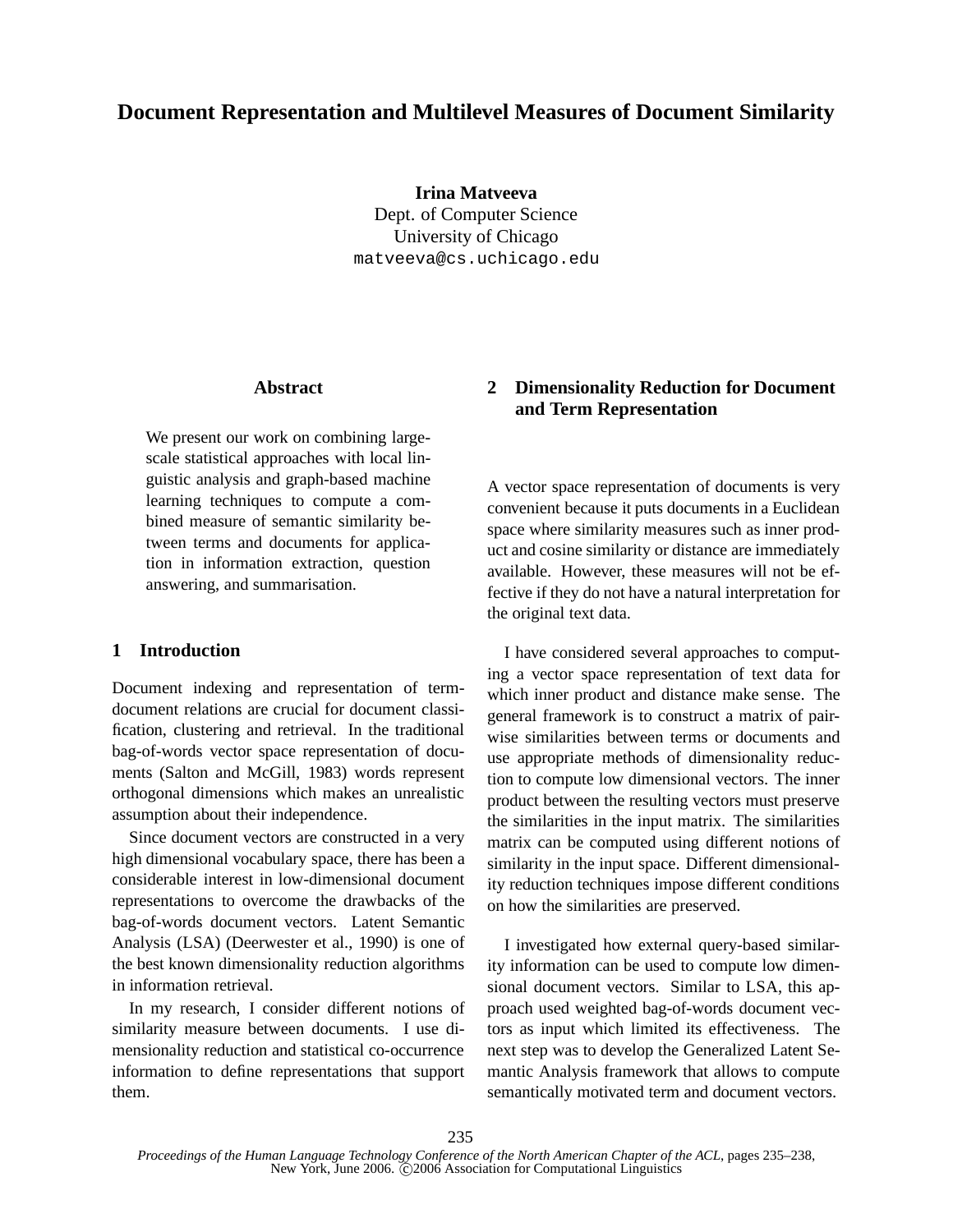## **2.1 Document Representation with the Locality Preserving Projection Algorithm**

The Locality Preserving Projection algorithm (LPP) (He and Niyogi, 2003) is a graph-based dimensionality reduction algorithm that computes low dimensional document vectors by preserving local similarities between the documents. It requires a vector space representation of documents as input. In addition, it uses the adjacency matrix of the nearest neighbors graph of the data. It can be shown, see (He and Niyogi, 2003), that the Euclidean distance in the LPP space corresponds to similarity in the document space.

The information about the similarity of the input documents is contained in the adjacency matrix of the nearest neighbors graph. In this graph, nodes represent documents and are connected by an edge if the documents are similar. This graph can be constructed using *any* similarity measure between the documents, for example, the query-based similarity between the documents obtained from relevance feedback. The base case is to use inner products between the input document vectors and to connect k nearest neighbors.

We considered several ways of modifying the graph, see (Matveeva, 2004). We used relevance feedback and pseudo relevance feedback from the base line term matching retrieval to identify the top N documents most related to the query. We added edges to the document neighborhood graph to connect these N documents. Our experiments showed that incorporating this external relevance information into the LPP graph improves the performance on the information retrieval tasks, in particular at high levels of recall. Without the use of external information, the performance of the LPP algorithm was comparable to the performance of the LSA algorithm up to recall of 0.6–0.7. At higher levels of recall, LSA achieves a precision that is about 0.1 better than LPP. The precision at high levels of recall seemed to be a weak point of LPP. Fortunately, using the relevance feedback helped to improve the performance in particular in this range of recall.

We found the LPP algorithm to be very sensitive to the graph structure. It confirmed the intuition that the Euclidean distance between the document vectors in the bag-of-words representation is not a good

similarity measure. When we added query relevance information to the graph, we introduced a similarity metric on the document space that was closer to the true similarity. However, this information was only partial, because only a subset of the edges reflected this true similarity. The next step was therefore to develop a vector space representation for documents which did not require the bag-of-words representation as input.

## **2.2 Generalized Latent Semantic Analysis**

We developed the Generalized Latent Semantic Analysis (GLSA) framework to compute semantically motivated term and document vectors (Matveeva et al., 2005). We begin with semantically motivated pair-wise term similarities and use dimensionality reduction to compute a vector space representation for terms. Our approach is to focus on similarity between vocabulary terms. We compute representations and similarities for terms and consider documents to be linear combinations of terms. This shift from dual document-term representation to terms has the following motivation.

- Terms offer a much greater flexibility in exploring similarity relations than documents. The availability of large document collections such as the Web offers a great resource for statistical approaches. Recently, co-occurrence based measures of semantic similarity between terms has been shown to improve performance on such tasks as the synonymy test, taxonomy induction, etc. (Turney, 2001; Terra and Clarke, 2003; Chklovski and Pantel, 2004). On the other hand, many semi-supervised and transductive methods based on document vectors cannot yet handle such large document collections.
- While the vocabulary size is still quite large, it is intuitively clear that the intrinsic dimensionality of the vocabulary space is much lower. Content bearing words are often combined into semantic classes that correspond to particular activities or relations and contain synonyms and semantically related words. Therefore, it seems very natural to represent terms as low dimensional vectors in the space of semantic concepts.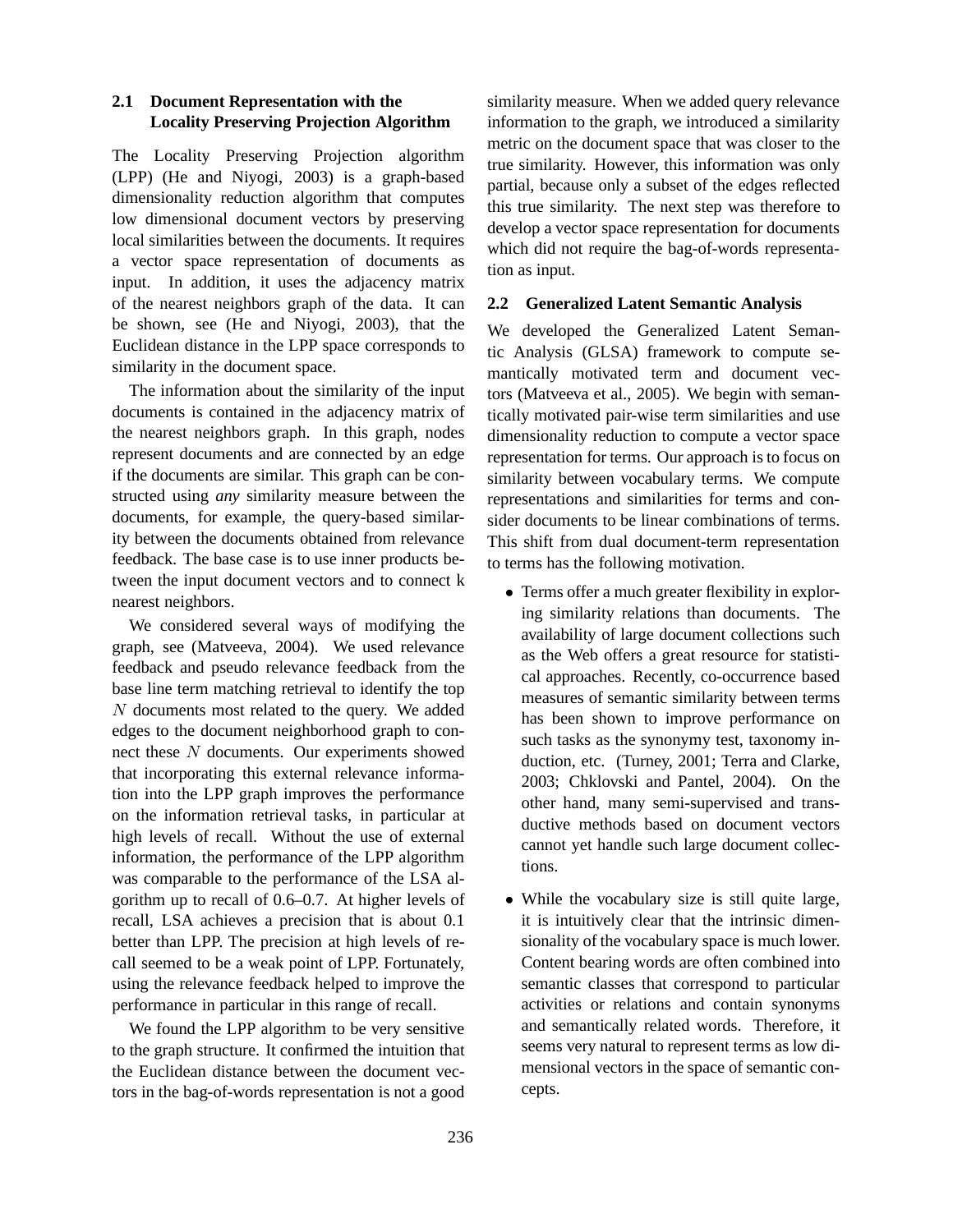#### **2.2.1 GLSA Algorithm**

The GLSA algorithm takes as input a document collection  $C$  with vocabulary  $V$  and a large corpus W. It has the following outline:

- 1. Construct the weighted term document matrix D based on C
- 2. For the vocabulary words in  $V$ , obtain a matrix of pair-wise similarities,  $S$ , using the large corpus W
- 3. Obtain the matrix  $U^T$  of low dimensional vector space representation of terms that preserves the similarities in S,  $U^T \in R^{k \times |\tilde{V}|}$ . The columns of  $U^T$  are k-dimensional term vectors
- 4. Compute document vectors by taking linear combinations of term vectors  $\hat{D} = U^T D$

In step 2 of the GLSA algorithm we used pointwise mutual information (PMI) as the co-occurrence based measure of semantic associations between pairs of the vocabulary terms. We used the singular value decomposition in step 3 to compute GLSA term vectors.

### **2.2.2 Experimental Evaluation**

We used the TOEFL, TS1 and TS2 synonymy tests to demonstrate that the GLSA vector space representation for terms captures their semantic relations, see (Matveeva et al., 2005) for details. Our results demonstrate that similarities between GLSA term vectors achieve better results than PMI scores and outperform the related PMI-IR approach (Turney, 2001; Terra and Clarke, 2003). On the TOEFL test GLSA achieves the best precision of 0.86, which is much better than our PMI baseline as well as the highest precision of 0.81 reported in (Terra and Clarke, 2003). GLSA achieves the same maximum precision as in (Terra and Clarke, 2003) for TS1 (0.73) and higher precision on TS2 (0.82 compared to 0.75 in (Terra and Clarke, 2003)).

We also conducted document classification experiments to demonstrate the advantage of the GLSA document vectors (Matveeva et al., 2005). We used a k-nearest neighbors classifier for a set of 5300 documents from 6 dissimilar groups from the 20 news groups data set. The k-nn classifier achieved higher accuracy with the GLSA document vectors than with the traditional tf-idf document vectors, especially with fewer training examples. With 100 training examples, the k-nn classifier with GLSA had 0.75 accuracy vs. 0.58 with the tf-idf document vectors. With 1000 training examples the numbers were 0.81 vs. 0.75.

The inner product between the GLSA document vectors can be used as input to other algorithms. The language modelling approach (Berger and Lafferty, 1999) proved very effective for the information retrieval task. Berger et. al (Berger and Lafferty, 1999) used translation probabilities between the document and query terms to account for synonymy and polysemy. We proposed to use low dimensional term vectors for inducing the translation probabilities between terms (Matveeva and Levow, 2006). We used the same k-nn classification task as above. With 100 training examples, the k-nn accuracy based on tf-idf document vectors was 0.58 and with the similarity based on the language modelling with GLSA term translation probabilities the accuracy was 0.69. With larger training sets the difference in performance was less significant. These results illustrate that the pair-wise similarities between the GLSA term vectors add important semantic information which helps to go beyond term matching and deal with synonymy and polysemy.

#### **3 Work in Progress**

Many recent applications such as document summarization, information extraction and question answering require a detailed analysis of semantic relations between terms within and across documents and sentences. Often one has a number of sentences or paragraphs and has to choose the candidate with the highest level of relevance for the topic or question. An additional requirement may be that the information content of the next candidate is different from the sentences that are already chosen.

In these cases, it seems natural to have different levels of document similarity. Two sentences or paragraphs can be similar because they contain information about the same people or events. In this case, the similarity can be based on the number of the named entities they have in common. On the other hand, they can be similar because they contain synonyms or semantically related terms.